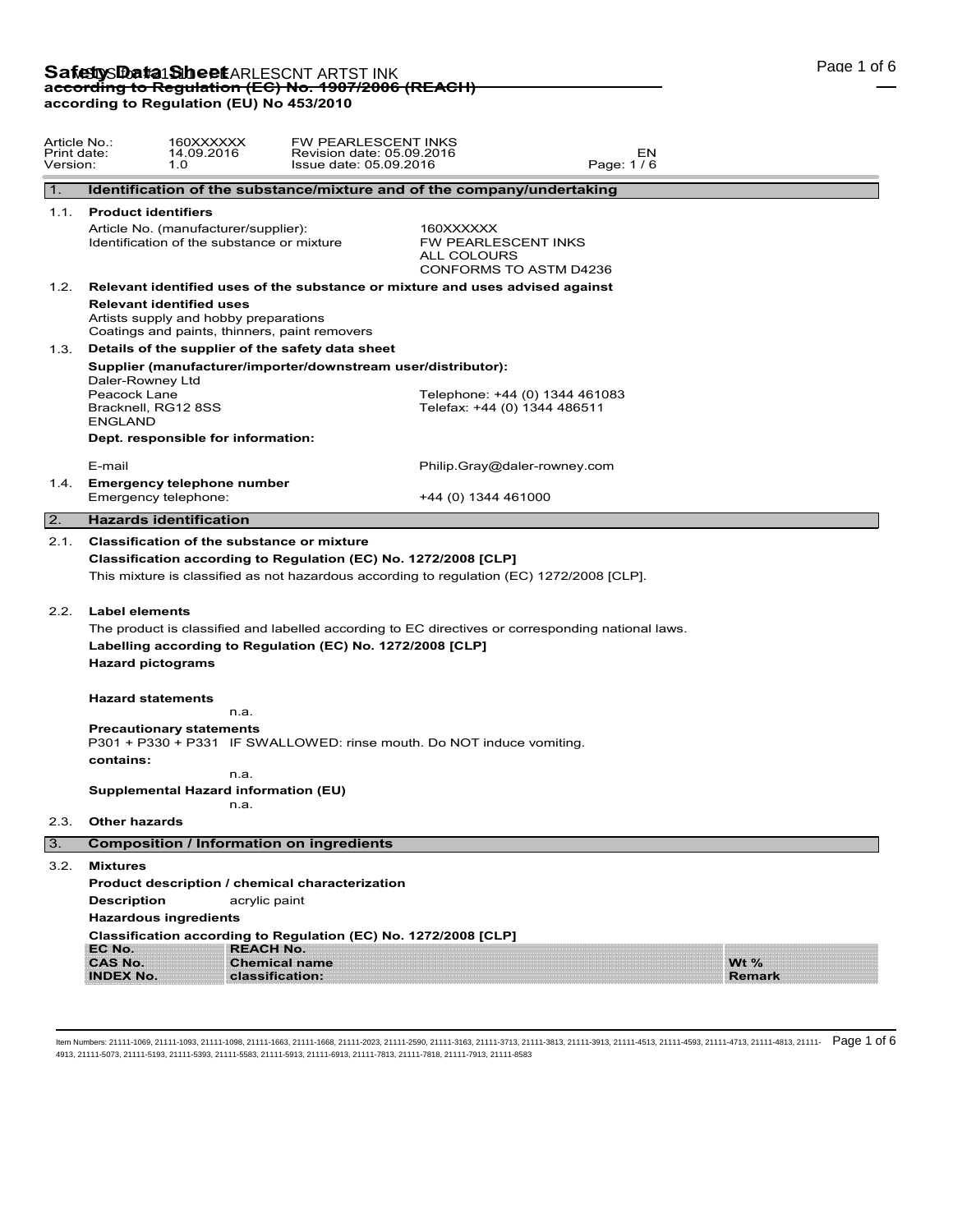# Safety SData<sup>1</sup>SheetARLESCNT ARTST INK **according to Regulation (EC) No. 1907/2006 (REACH) according to Regulation (EU) No 453/2010**

| Article No  | 160XXXXXX | <b>FW PEARLESCENT INKS</b> |           |  |
|-------------|-----------|----------------------------|-----------|--|
| Print date: | .09.2016  | Revision date: 05.09.2016  | EΝ        |  |
| Version.    | .U        | Issue date: 05.09.2016     | Page: 2/6 |  |

n.a. **Additional information**

Full text of classification: see section 16

# 4. **First-aid measures**

### 4.1. **Description of first aid measures**

### **General information**

In all cases of doubt, or when symptoms persist, seek medical advice. In case of unconsciousness give nothing by mouth, place in recovery position and seek medical advice.

### **In case of inhalation**

Remove casualty to fresh air and keep warm and at rest. In case of irregular breathing or respiratory arrest provide artificial respiration.

### **Following skin contact**

Remove contaminated, saturated clothing immediately. After contact with skin, wash immediately with plenty of water and soap. Do not use solvents or thinners.

### **After eye contact**

Rinse cautiously with water for several minutes. Remove contact lenses, if present and easy to do. Continue rinsing. Seek medical advice immediately.

### **After ingestion**

If swallowed, rinse mouth with water (only if the person is conscious). Seek medical advice immediately. Keep victim calm.

- 4.2. **Most important symptoms and effects, both acute and delayed**
	- In all cases of doubt, or when symptoms persist, seek medical advice.

## 4.3. **Indication of any immediate medical attention and special treatment needed**

# 5. **Firefighting measures**

### 5.1. **Extinguishing media**

## **Suitable extinguishing media**

alcohol resistant foam, carbon dioxide, Powder, spray mist, (water)

**Extinguishing media which must not be used for safety reasons:**

strong water jet

## 5.2. **Special exposure hazards arising from the substance or preparation itself, its combustion products or from resulting gases:**

Dense black smoke occurs during fire. Inhaling hazardous decomposing products can cause serious health damage.

# 5.3. **Special protective equipment for firefighters:**

Provide a conveniently located respiratory protective device.

**Additional information**

Do not allow water used to extinguish fire to enter drains, ground or waterways. Treat runoff as hazardous.

## 6. **Accidental release measures**

6.1. **Personal precautions, protective equipment and emergency procedures**

See protective measures under point 7 and 8.

# 6.2. **Environmental precautions**

Do not allow to enter into surface water or drains. If the product contaminates lakes, rivers or sewages, inform competent authorities in accordance with local regulations.

# 6.3. **Methods and material for containment and cleaning up**

Isolate leaked material using non-flammable absorption agent (e.g. sand, earth, vermiculit, diatomaceous earth) and collect it for disposal in appropriate containers in accordance with the local regulations (see chapter 13). Clean using cleansing agents. Do not use solvents.

# 6.4. **Reference to other sections**

Observe protective provisions (see chapter 7 and 8).

# 7. **Handling and storage**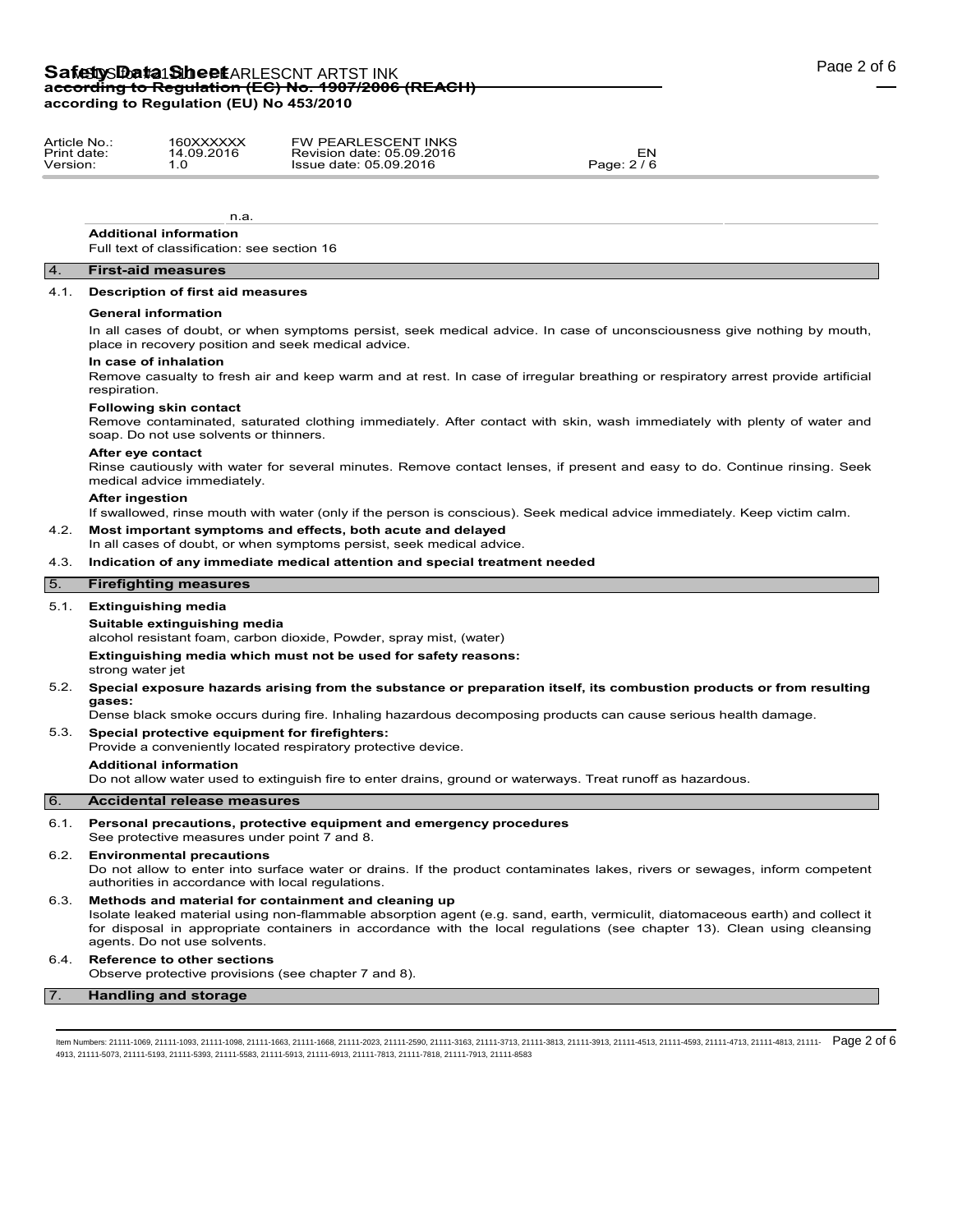| Print date:<br>Version: | Article No.:                                                                                                                                                                                                           | 160XXXXXX<br>14.09.2016<br>1.0                                                                                     | <b>FW PEARLESCENT INKS</b><br>Revision date: 05.09.2016<br>Issue date: 05.09.2016                                                                                                                                                            | EN<br>Page: 3/6 |        |  |  |  |
|-------------------------|------------------------------------------------------------------------------------------------------------------------------------------------------------------------------------------------------------------------|--------------------------------------------------------------------------------------------------------------------|----------------------------------------------------------------------------------------------------------------------------------------------------------------------------------------------------------------------------------------------|-----------------|--------|--|--|--|
|                         |                                                                                                                                                                                                                        | 7.1. Precautions for safe handling                                                                                 |                                                                                                                                                                                                                                              |                 |        |  |  |  |
|                         |                                                                                                                                                                                                                        | Advices on safe handling                                                                                           |                                                                                                                                                                                                                                              |                 |        |  |  |  |
|                         |                                                                                                                                                                                                                        |                                                                                                                    | Avoid contact with skin, eyes and clothes. Avoid respiration of swarf. When using do not eat, drink or smoke. Personal<br>protection equipment: refer to chapter 8. Follow the legal protection and safety regulations.                      |                 |        |  |  |  |
| 7.2.                    |                                                                                                                                                                                                                        |                                                                                                                    | Conditions for safe storage, including any incompatibilities                                                                                                                                                                                 |                 |        |  |  |  |
|                         |                                                                                                                                                                                                                        | Requirements for storage rooms and vessels                                                                         | Storage in accordance with the Ordinance on Industrial Safety and Health (BetrSiVO). Keep container tightly closed.                                                                                                                          |                 |        |  |  |  |
|                         |                                                                                                                                                                                                                        | Further information on storage conditions                                                                          | Store in a well-ventilated and dry room at temperatures between 15 °C and 30 °C.                                                                                                                                                             |                 |        |  |  |  |
|                         |                                                                                                                                                                                                                        | 7.3. Specific end use(s)<br>Observe instructions for use.                                                          |                                                                                                                                                                                                                                              |                 |        |  |  |  |
| 8.                      |                                                                                                                                                                                                                        | <b>Exposure controls / Personal protection</b>                                                                     |                                                                                                                                                                                                                                              |                 |        |  |  |  |
|                         |                                                                                                                                                                                                                        | 8.1. Control parameters<br>Occupational exposure limit values:                                                     |                                                                                                                                                                                                                                              |                 |        |  |  |  |
|                         | n.a.                                                                                                                                                                                                                   |                                                                                                                    |                                                                                                                                                                                                                                              |                 |        |  |  |  |
| 8.2.                    |                                                                                                                                                                                                                        | <b>Exposure controls</b>                                                                                           | Provide good ventilation. This can be achieved with local or room suction.                                                                                                                                                                   |                 |        |  |  |  |
|                         |                                                                                                                                                                                                                        | Occupational exposure controls                                                                                     |                                                                                                                                                                                                                                              |                 |        |  |  |  |
|                         | Not applicable.                                                                                                                                                                                                        | <b>Respiratory protection</b>                                                                                      |                                                                                                                                                                                                                                              |                 |        |  |  |  |
|                         | <b>Hand protection</b><br>For prolonged or repeated handling the following glove material must be used: NBR (Nitrile rubber)<br>Thickness of the glove material 0.4 mm Breakthrough time (maximum wearing time) 30 min |                                                                                                                    |                                                                                                                                                                                                                                              |                 |        |  |  |  |
|                         |                                                                                                                                                                                                                        | glove articles DIN EN 374                                                                                          | Observe the instructions and details for use, storage, maintenance and replacement provided by the protective glove<br>manufacturer. Penetration time of glove material depending on intensity and duration of exposure to skin. Recommended |                 |        |  |  |  |
|                         | Barrier creams can help protecting exposed skin areas. In no case should they be used after contact.<br>Eye protection<br>Wear closely fitting protective glasses in case of splashes.                                 |                                                                                                                    |                                                                                                                                                                                                                                              |                 |        |  |  |  |
|                         | <b>Protective clothing</b><br>Wear suitable protective clothing and gloves.                                                                                                                                            |                                                                                                                    |                                                                                                                                                                                                                                              |                 |        |  |  |  |
|                         |                                                                                                                                                                                                                        | <b>Protective measures</b><br>After contact clean skin thoroughly with water and soap or use appropriate cleanser. |                                                                                                                                                                                                                                              |                 |        |  |  |  |
|                         |                                                                                                                                                                                                                        | <b>Environmental exposure controls</b>                                                                             |                                                                                                                                                                                                                                              |                 |        |  |  |  |
|                         |                                                                                                                                                                                                                        |                                                                                                                    | Do not allow to enter into surface water or drains. See chapter 7. No additional measures necessary.                                                                                                                                         |                 |        |  |  |  |
| l 9.                    |                                                                                                                                                                                                                        | <b>Physical and chemical properties</b>                                                                            |                                                                                                                                                                                                                                              |                 |        |  |  |  |
| 9.1.                    | Appearance:                                                                                                                                                                                                            |                                                                                                                    | Information on basic physical and chemical properties<br>liquid                                                                                                                                                                              |                 |        |  |  |  |
|                         | <b>Physical state:</b>                                                                                                                                                                                                 |                                                                                                                    | liquid                                                                                                                                                                                                                                       |                 |        |  |  |  |
|                         | Colour:                                                                                                                                                                                                                |                                                                                                                    | refer to label                                                                                                                                                                                                                               |                 |        |  |  |  |
|                         | Odour:                                                                                                                                                                                                                 | Safety relevant basis data                                                                                         | characteristic<br>Unit                                                                                                                                                                                                                       | <b>Method</b>   | Remark |  |  |  |
|                         | Flash point:                                                                                                                                                                                                           |                                                                                                                    | Not applicable                                                                                                                                                                                                                               |                 |        |  |  |  |
|                         |                                                                                                                                                                                                                        | Vapour pressure at 20 °C:                                                                                          | 14,95 mbar                                                                                                                                                                                                                                   |                 |        |  |  |  |
|                         |                                                                                                                                                                                                                        | Density at 20 °C:<br>Water solubility (g/L):                                                                       | 1,00 $q/cm^{3}$<br>completely miscible                                                                                                                                                                                                       |                 |        |  |  |  |
|                         | pH at 20 $°C$ :                                                                                                                                                                                                        |                                                                                                                    | 50,00 8,0                                                                                                                                                                                                                                    |                 |        |  |  |  |
|                         |                                                                                                                                                                                                                        | Viscosity at 20 °C:                                                                                                | $< 30$ mPa $\cdot$ s                                                                                                                                                                                                                         |                 |        |  |  |  |
| 9.2.                    |                                                                                                                                                                                                                        | Other information:                                                                                                 |                                                                                                                                                                                                                                              |                 |        |  |  |  |
|                         |                                                                                                                                                                                                                        | <b>Stability and reactivity</b>                                                                                    |                                                                                                                                                                                                                                              |                 |        |  |  |  |
|                         |                                                                                                                                                                                                                        |                                                                                                                    |                                                                                                                                                                                                                                              |                 |        |  |  |  |
| 10.                     | 10.1. Reactivity                                                                                                                                                                                                       |                                                                                                                    |                                                                                                                                                                                                                                              |                 |        |  |  |  |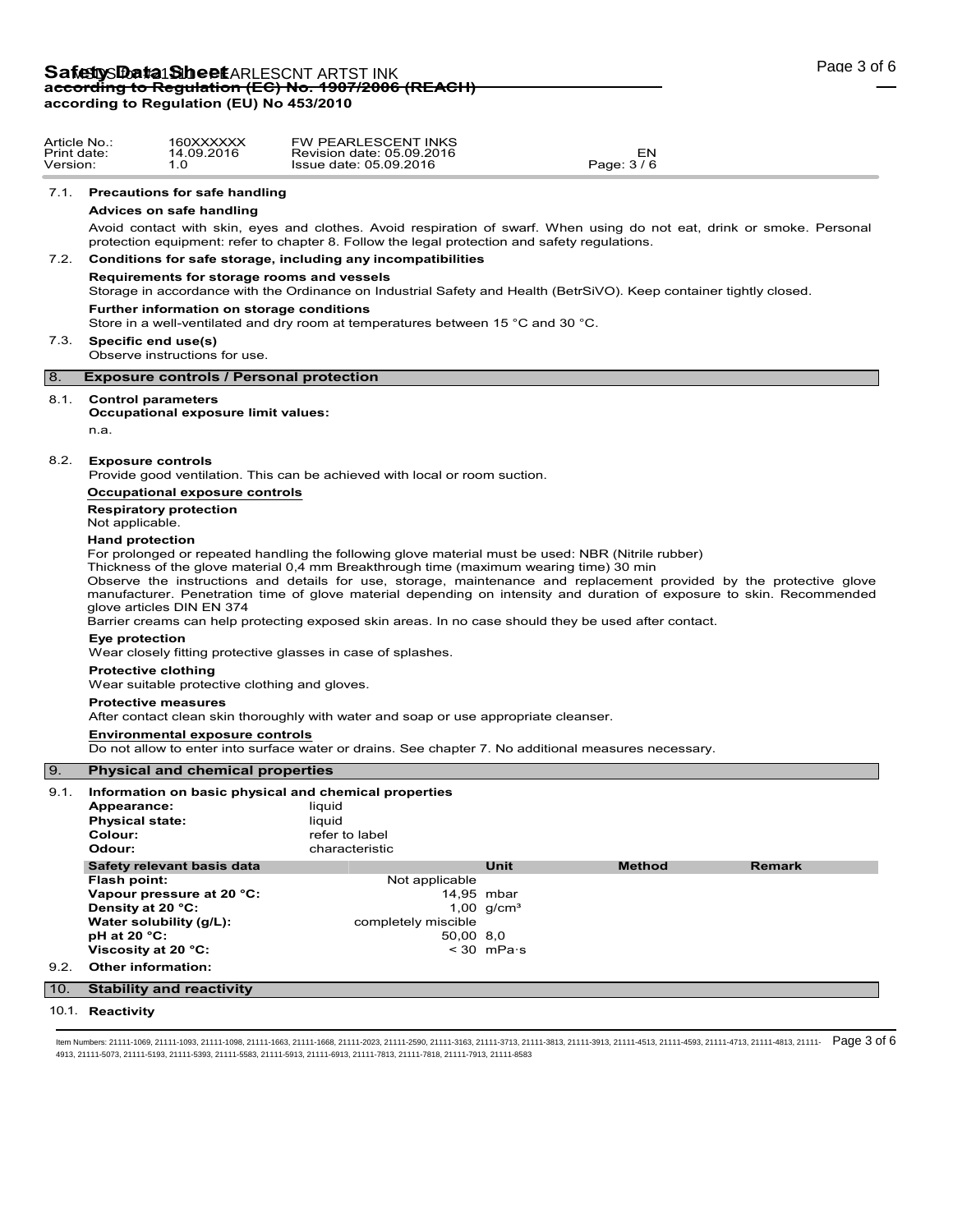| Article No.:<br>Print date:<br>Version: |                                                                                                                                                                                             | 160XXXXXX<br>14.09.2016<br>1.0                                               | FW PEARLESCENT INKS<br>Revision date: 05.09.2016<br>EN<br>Page: 4/6<br>Issue date: 05.09.2016                                                                                                                             |  |  |  |  |
|-----------------------------------------|---------------------------------------------------------------------------------------------------------------------------------------------------------------------------------------------|------------------------------------------------------------------------------|---------------------------------------------------------------------------------------------------------------------------------------------------------------------------------------------------------------------------|--|--|--|--|
|                                         | 10.2. Chemical stability<br>chapter 7.                                                                                                                                                      |                                                                              | Stable when applying the recommended regulations for storage and handling. Further information on correct storage: refer to                                                                                               |  |  |  |  |
|                                         |                                                                                                                                                                                             | 10.3. Possibility of hazardous reactions                                     |                                                                                                                                                                                                                           |  |  |  |  |
|                                         | 10.4. Conditions to avoid                                                                                                                                                                   |                                                                              |                                                                                                                                                                                                                           |  |  |  |  |
|                                         |                                                                                                                                                                                             |                                                                              | Stable when applying the recommended regulations for storage and handling. Further information on correct storage: refer to<br>chapter 7. Hazardous decomposition byproducts may form with exposure to high temperatures. |  |  |  |  |
|                                         | 10.5. Incompatible materials                                                                                                                                                                |                                                                              |                                                                                                                                                                                                                           |  |  |  |  |
|                                         | 10.6. Hazardous decomposition products<br>Hazardous decomposition byproducts may form with exposure to high temperatures, e.g.: carbon dioxide, carbon monoxide,<br>smoke, nitrogen oxides. |                                                                              |                                                                                                                                                                                                                           |  |  |  |  |
| 11.                                     |                                                                                                                                                                                             | <b>Toxicological information</b>                                             |                                                                                                                                                                                                                           |  |  |  |  |
|                                         |                                                                                                                                                                                             | No data on preparation itself available.                                     | Classification according to Regulation (EC) No. 1272/2008 [CLP]                                                                                                                                                           |  |  |  |  |
|                                         |                                                                                                                                                                                             | 11.1. Information on toxicological effects                                   |                                                                                                                                                                                                                           |  |  |  |  |
|                                         | <b>Acute toxicity</b>                                                                                                                                                                       |                                                                              |                                                                                                                                                                                                                           |  |  |  |  |
|                                         |                                                                                                                                                                                             | Toxicological data are not available.                                        |                                                                                                                                                                                                                           |  |  |  |  |
|                                         |                                                                                                                                                                                             |                                                                              | skin corrosion/irritation; Serious eye damage/eye irritation                                                                                                                                                              |  |  |  |  |
|                                         |                                                                                                                                                                                             | Toxicological data are not available.                                        |                                                                                                                                                                                                                           |  |  |  |  |
|                                         |                                                                                                                                                                                             | <b>Respiratory or skin sensitisation</b>                                     |                                                                                                                                                                                                                           |  |  |  |  |
|                                         |                                                                                                                                                                                             | Toxicological data are not available.                                        |                                                                                                                                                                                                                           |  |  |  |  |
|                                         |                                                                                                                                                                                             |                                                                              | <b>CMR effects (carcinogenicity, mutagenicity and toxicity for reproduction)</b>                                                                                                                                          |  |  |  |  |
|                                         |                                                                                                                                                                                             | Toxicological data are not available.                                        |                                                                                                                                                                                                                           |  |  |  |  |
|                                         |                                                                                                                                                                                             | Specific target organ toxicity                                               |                                                                                                                                                                                                                           |  |  |  |  |
|                                         |                                                                                                                                                                                             | Toxicological data are not available.                                        |                                                                                                                                                                                                                           |  |  |  |  |
|                                         | <b>Aspiration hazard</b>                                                                                                                                                                    |                                                                              |                                                                                                                                                                                                                           |  |  |  |  |
|                                         |                                                                                                                                                                                             | Toxicological data are not available.                                        |                                                                                                                                                                                                                           |  |  |  |  |
|                                         |                                                                                                                                                                                             | Practical experience/human evidence                                          |                                                                                                                                                                                                                           |  |  |  |  |
|                                         | Other observations:                                                                                                                                                                         |                                                                              | Splashing may cause eye irritation and reversible damage.                                                                                                                                                                 |  |  |  |  |
|                                         |                                                                                                                                                                                             | <b>Overall Assessment on CMR properties</b>                                  |                                                                                                                                                                                                                           |  |  |  |  |
|                                         |                                                                                                                                                                                             |                                                                              | The ingredients in this mixture do not meet the criteria for classification as CMR category 1A or 1B according to CLP.                                                                                                    |  |  |  |  |
|                                         | Remark                                                                                                                                                                                      |                                                                              |                                                                                                                                                                                                                           |  |  |  |  |
|                                         |                                                                                                                                                                                             |                                                                              | There is no information available on the preparation itself.                                                                                                                                                              |  |  |  |  |
| 12.                                     |                                                                                                                                                                                             | <b>Ecological information</b>                                                |                                                                                                                                                                                                                           |  |  |  |  |
|                                         | overall evaluation                                                                                                                                                                          |                                                                              |                                                                                                                                                                                                                           |  |  |  |  |
|                                         |                                                                                                                                                                                             |                                                                              | Classification according to Regulation (EC) No. 1272/2008 [CLP]<br>There is no information available on the preparation itself.<br>Do not allow to enter into surface water or drains.                                    |  |  |  |  |
|                                         | 12.1. Toxicity                                                                                                                                                                              | No information available.                                                    |                                                                                                                                                                                                                           |  |  |  |  |
|                                         | <b>Long-term Ecotoxicity</b>                                                                                                                                                                |                                                                              |                                                                                                                                                                                                                           |  |  |  |  |
|                                         |                                                                                                                                                                                             | Toxicological data are not available.                                        |                                                                                                                                                                                                                           |  |  |  |  |
|                                         |                                                                                                                                                                                             | 12.2. Persistence and degradability<br>Toxicological data are not available. |                                                                                                                                                                                                                           |  |  |  |  |
| 100                                     |                                                                                                                                                                                             | Dissassumulativa natantial                                                   |                                                                                                                                                                                                                           |  |  |  |  |

12.3. **Bioaccumulative potential** Toxicological data are not available. **Bioconcentration factor (BCF)** Toxicological data are not available.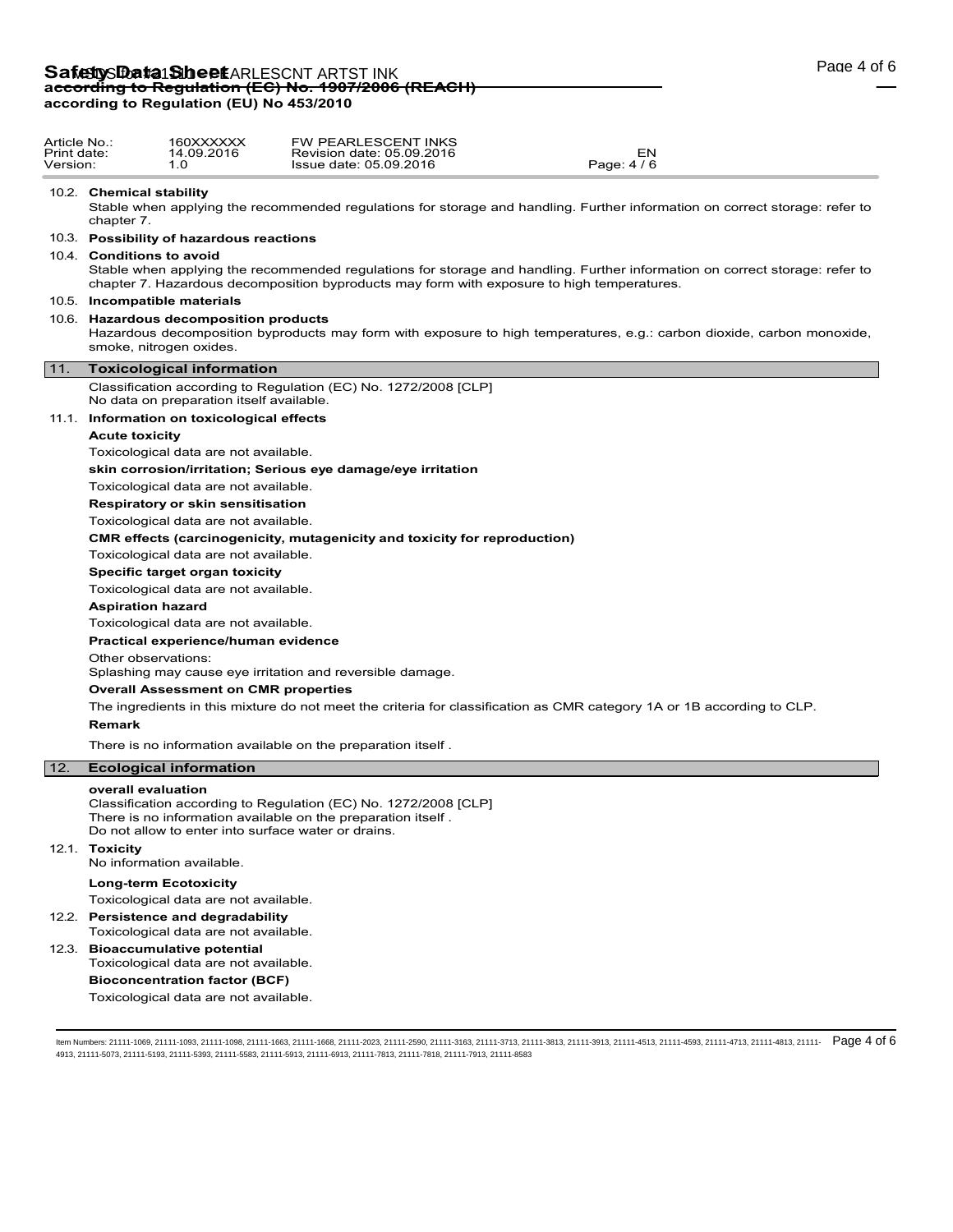| Article No.:<br>Print date:<br>Version: |                        | 160XXXXXX<br>14.09.2016<br>1.0                                                                                                                                                                                                                                      | FW PEARLESCENT INKS<br>EN<br>Revision date: 05.09.2016<br>Issue date: 05.09.2016<br>Page: 5/6                                                                            |  |  |  |  |
|-----------------------------------------|------------------------|---------------------------------------------------------------------------------------------------------------------------------------------------------------------------------------------------------------------------------------------------------------------|--------------------------------------------------------------------------------------------------------------------------------------------------------------------------|--|--|--|--|
|                                         | 12.4. Mobility in soil | Toxicological data are not available.                                                                                                                                                                                                                               |                                                                                                                                                                          |  |  |  |  |
|                                         |                        | 12.5. Results of PBT assessment                                                                                                                                                                                                                                     |                                                                                                                                                                          |  |  |  |  |
|                                         |                        |                                                                                                                                                                                                                                                                     | The substances in the mixture do not meet the PBT/vPvB criteria according to REACH, annex XIII.                                                                          |  |  |  |  |
|                                         |                        | 12.6. Other adverse effects                                                                                                                                                                                                                                         |                                                                                                                                                                          |  |  |  |  |
| 13.                                     |                        | <b>Disposal considerations</b>                                                                                                                                                                                                                                      |                                                                                                                                                                          |  |  |  |  |
|                                         |                        | 13.1. Waste treatment methods                                                                                                                                                                                                                                       |                                                                                                                                                                          |  |  |  |  |
|                                         |                        | Appropriate disposal / Product<br>Recommendation<br>Do not allow to enter into surface water or drains. This material and its container must be disposed of in a safe way. Waste<br>disposal according to directive 2008/98/EC, covering waste and dangerous waste. |                                                                                                                                                                          |  |  |  |  |
|                                         | 080112                 |                                                                                                                                                                                                                                                                     | List of proposed waste codes/waste designations in accordance with EWC<br>waste paint and varnish other than those mentioned in 080111                                   |  |  |  |  |
|                                         |                        | packaging<br>Recommendation<br>Non-contaminated packages may be recycled. Vessels not properly emptied are special waste. Send to a collecting point for<br>used paints.                                                                                            |                                                                                                                                                                          |  |  |  |  |
| 14.                                     |                        | <b>Transport information</b>                                                                                                                                                                                                                                        |                                                                                                                                                                          |  |  |  |  |
|                                         | ICAO/IATA).            |                                                                                                                                                                                                                                                                     | This mixture is not classified as dangerous according to international transport regulations (ADR/RID, IMDG,<br>No dangerous good in sense of this transport regulation. |  |  |  |  |
|                                         | 14.1. UN number        |                                                                                                                                                                                                                                                                     | n.a.                                                                                                                                                                     |  |  |  |  |
|                                         |                        | 14.2. UN proper shipping name                                                                                                                                                                                                                                       |                                                                                                                                                                          |  |  |  |  |
|                                         |                        | 14.3. Transport hazard class(es)                                                                                                                                                                                                                                    |                                                                                                                                                                          |  |  |  |  |
|                                         |                        |                                                                                                                                                                                                                                                                     | n.a.                                                                                                                                                                     |  |  |  |  |
|                                         | 14.4. Packing group    |                                                                                                                                                                                                                                                                     | n.a.                                                                                                                                                                     |  |  |  |  |
| 14.5.                                   |                        | <b>Environmental hazards</b>                                                                                                                                                                                                                                        |                                                                                                                                                                          |  |  |  |  |
|                                         |                        | Land transport (ADR/RID)                                                                                                                                                                                                                                            | n.a.                                                                                                                                                                     |  |  |  |  |
|                                         | Marine pollutant       |                                                                                                                                                                                                                                                                     | n.a.                                                                                                                                                                     |  |  |  |  |
|                                         |                        | 14.6. Special precautions for user<br>case of an accident or leakage.<br>Advices on safe handling: see parts 6 - 8                                                                                                                                                  | Transport always in closed, upright and safe containers. Make sure that persons transporting the product know what to do in                                              |  |  |  |  |
|                                         |                        | <b>Additional information</b>                                                                                                                                                                                                                                       |                                                                                                                                                                          |  |  |  |  |
|                                         |                        | Land transport (ADR/RID)                                                                                                                                                                                                                                            |                                                                                                                                                                          |  |  |  |  |
|                                         |                        | tunnel restriction code                                                                                                                                                                                                                                             | Ξ.                                                                                                                                                                       |  |  |  |  |
|                                         |                        | Sea transport (IMDG)                                                                                                                                                                                                                                                |                                                                                                                                                                          |  |  |  |  |
|                                         | EmS-No.                |                                                                                                                                                                                                                                                                     | n.a.                                                                                                                                                                     |  |  |  |  |
|                                         |                        |                                                                                                                                                                                                                                                                     | 14.7. Transport in bulk according to Annex II of MARPOL and the IBC Code                                                                                                 |  |  |  |  |
|                                         | not applicable         |                                                                                                                                                                                                                                                                     |                                                                                                                                                                          |  |  |  |  |
| 15.                                     |                        | <b>Regulatory information</b>                                                                                                                                                                                                                                       |                                                                                                                                                                          |  |  |  |  |
|                                         | <b>EU legislation</b>  |                                                                                                                                                                                                                                                                     | 15.1. Safety, health and environmental regulations/legislation specific for the substance or mixture                                                                     |  |  |  |  |
|                                         |                        | VOC-value (in g/L) ISO 11890-2:<br>VOC-value (in g/L) ASTM D 2369:                                                                                                                                                                                                  | Information according to 1999/13/EC about limitation of emissions of volatile organic compounds (VOC-guideline).<br>0<br>$\mathbf 0$                                     |  |  |  |  |